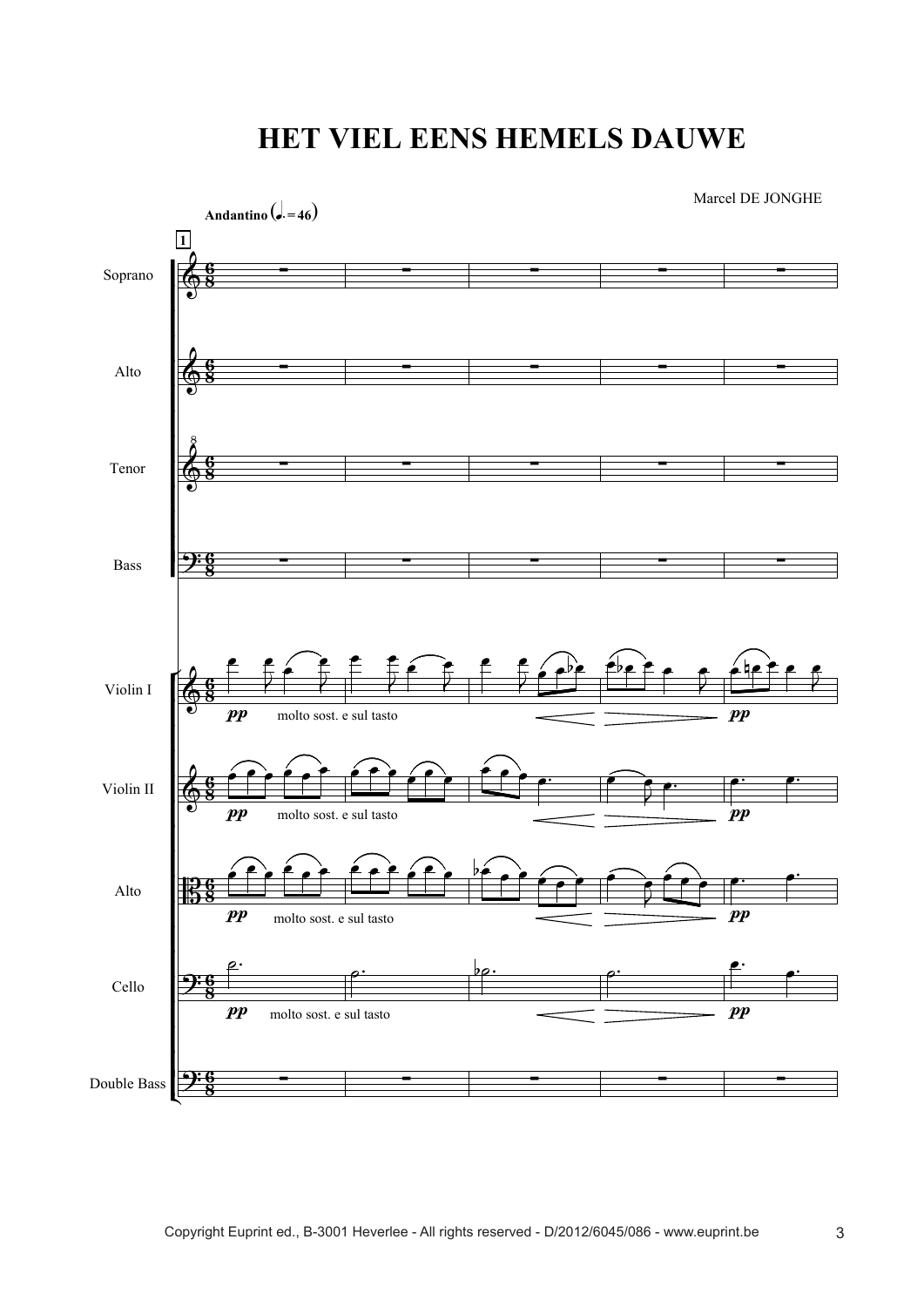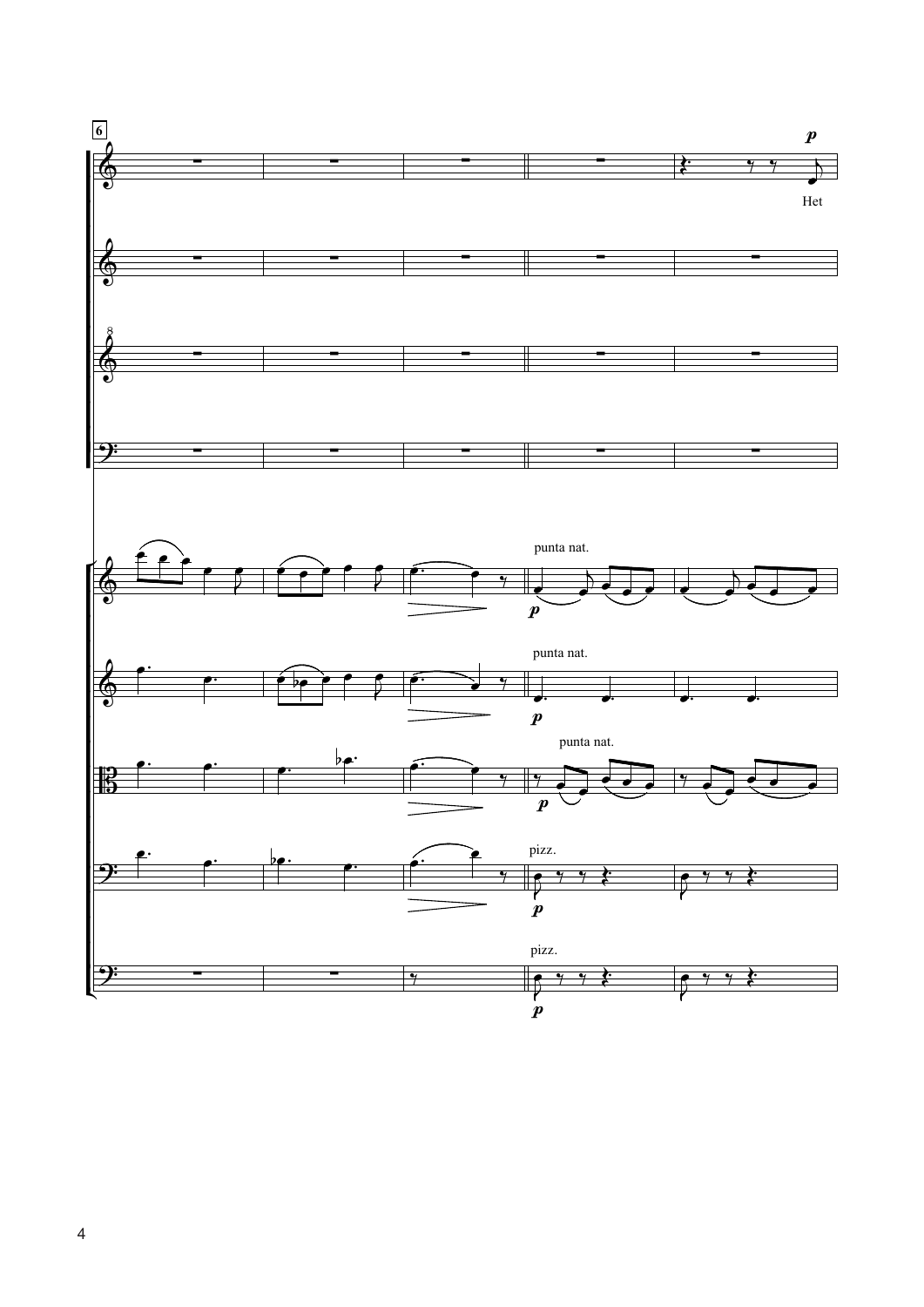

 $\overline{5}$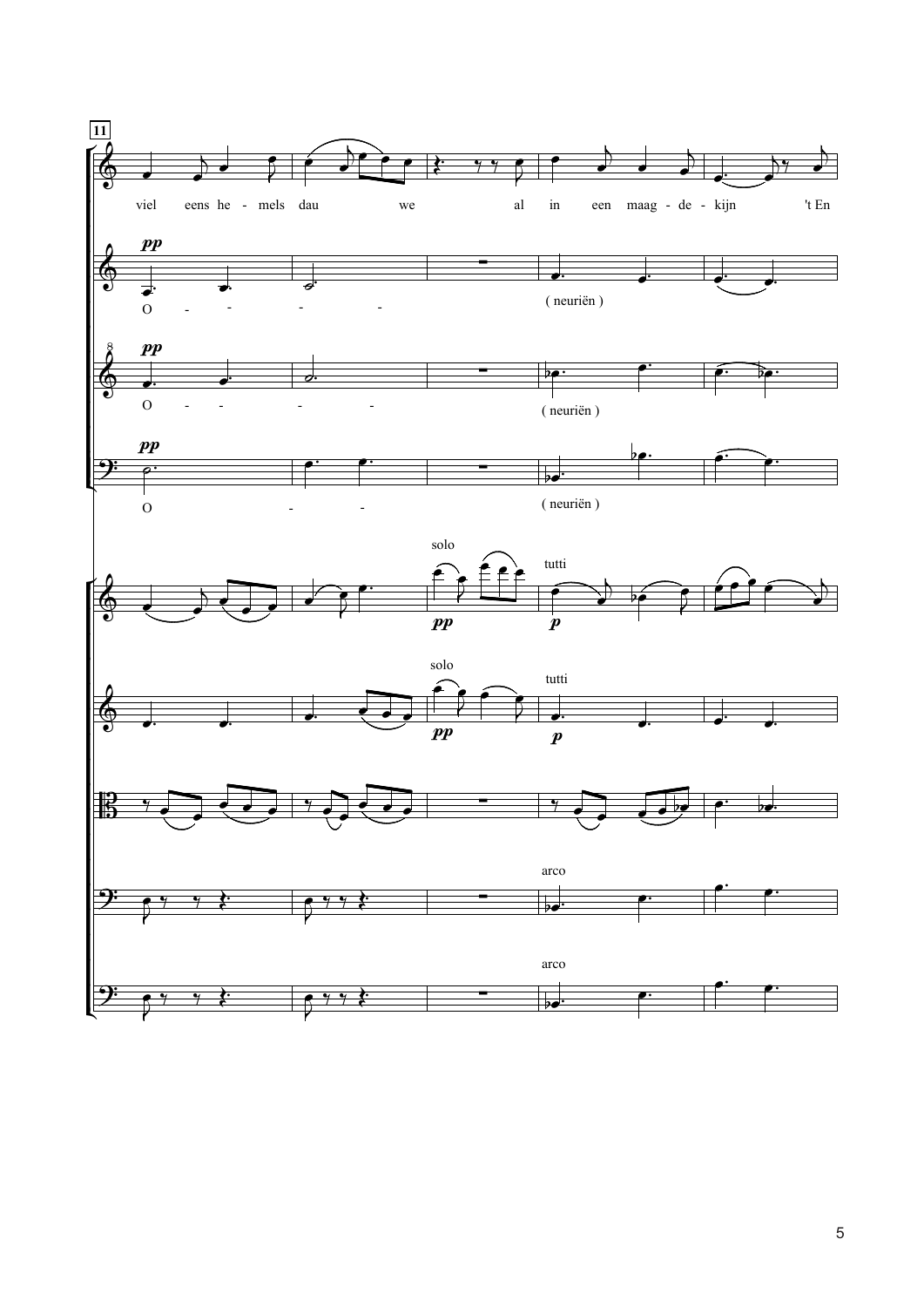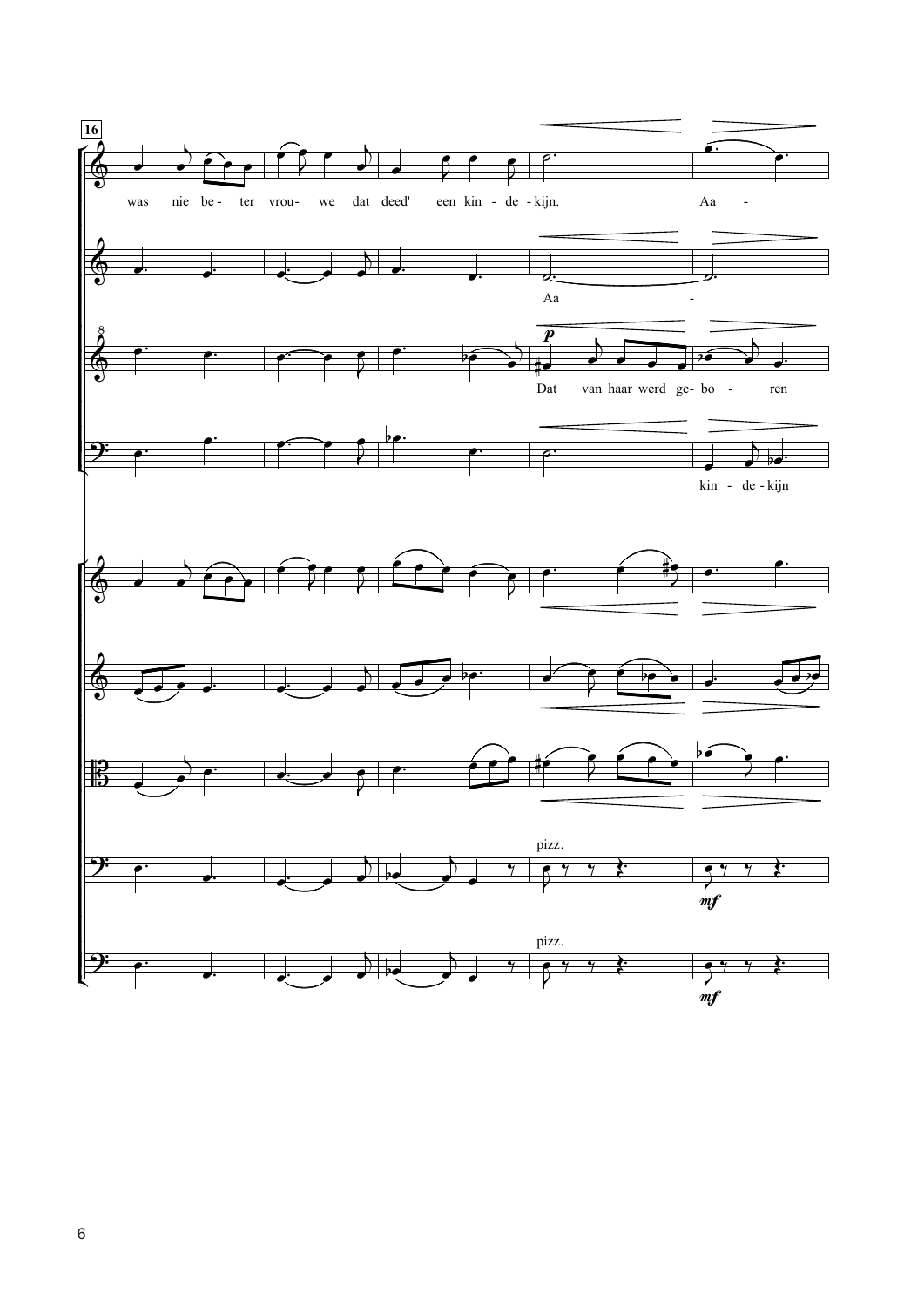

 $\overline{7}$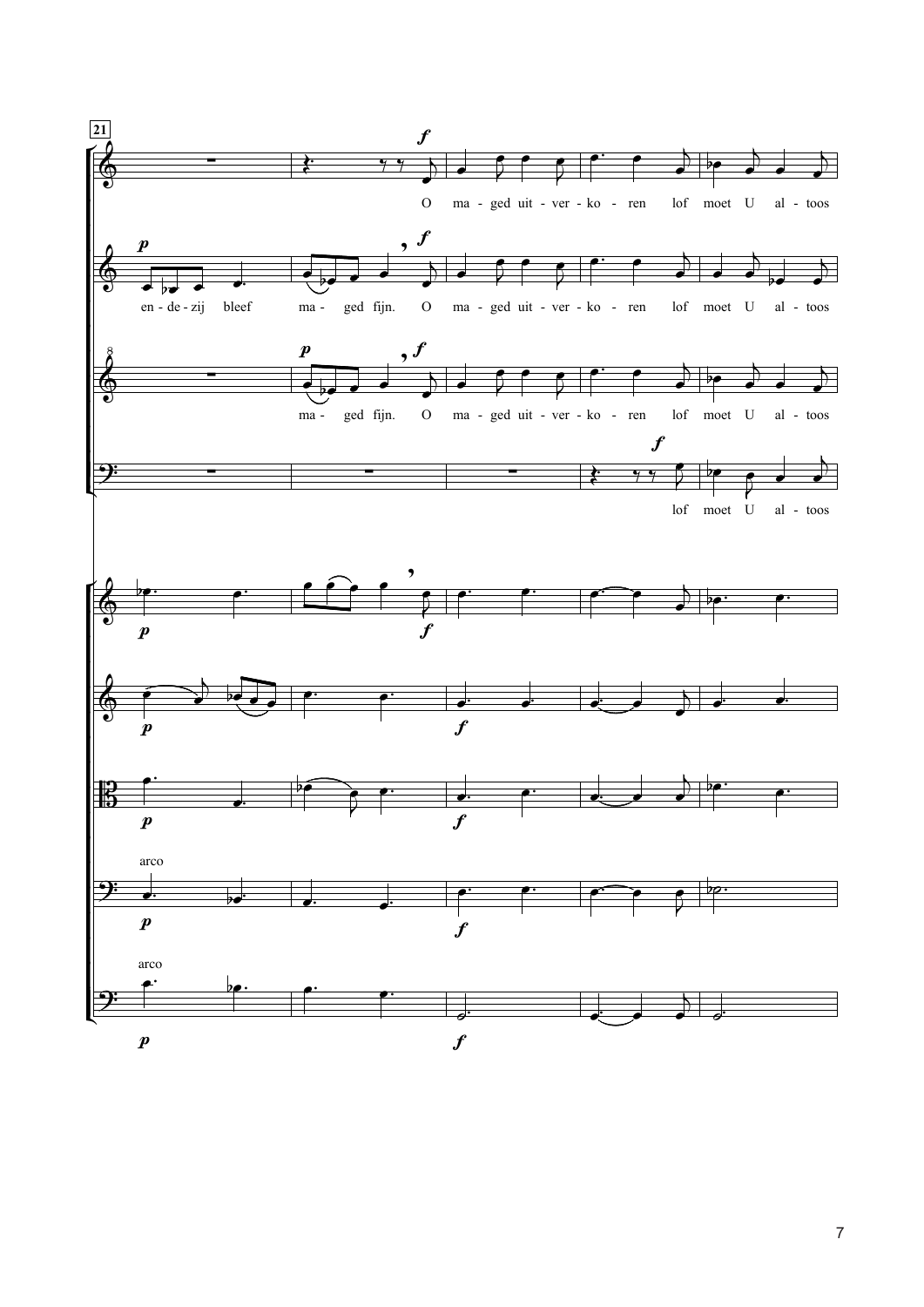Marcel DE JONGHE

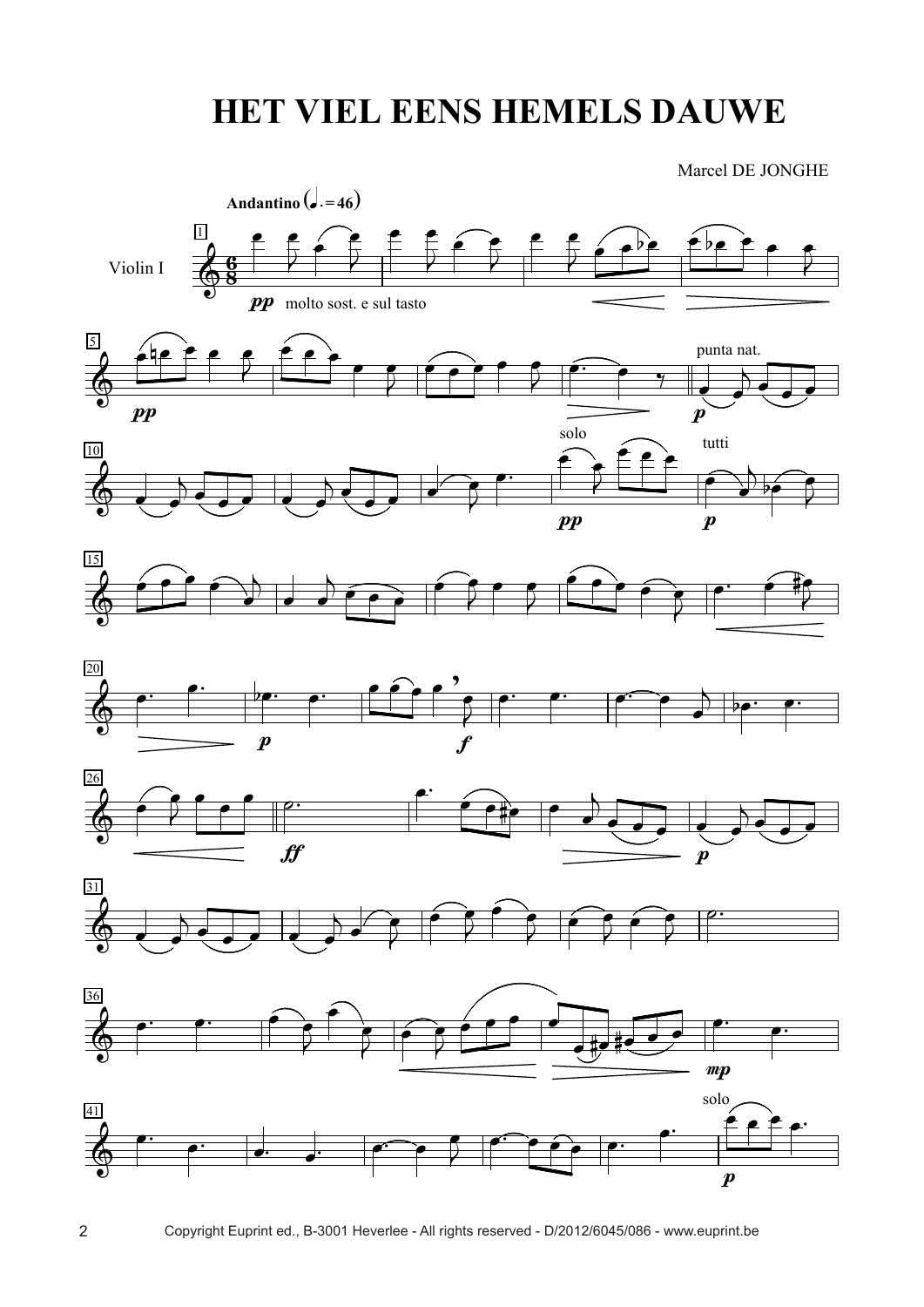













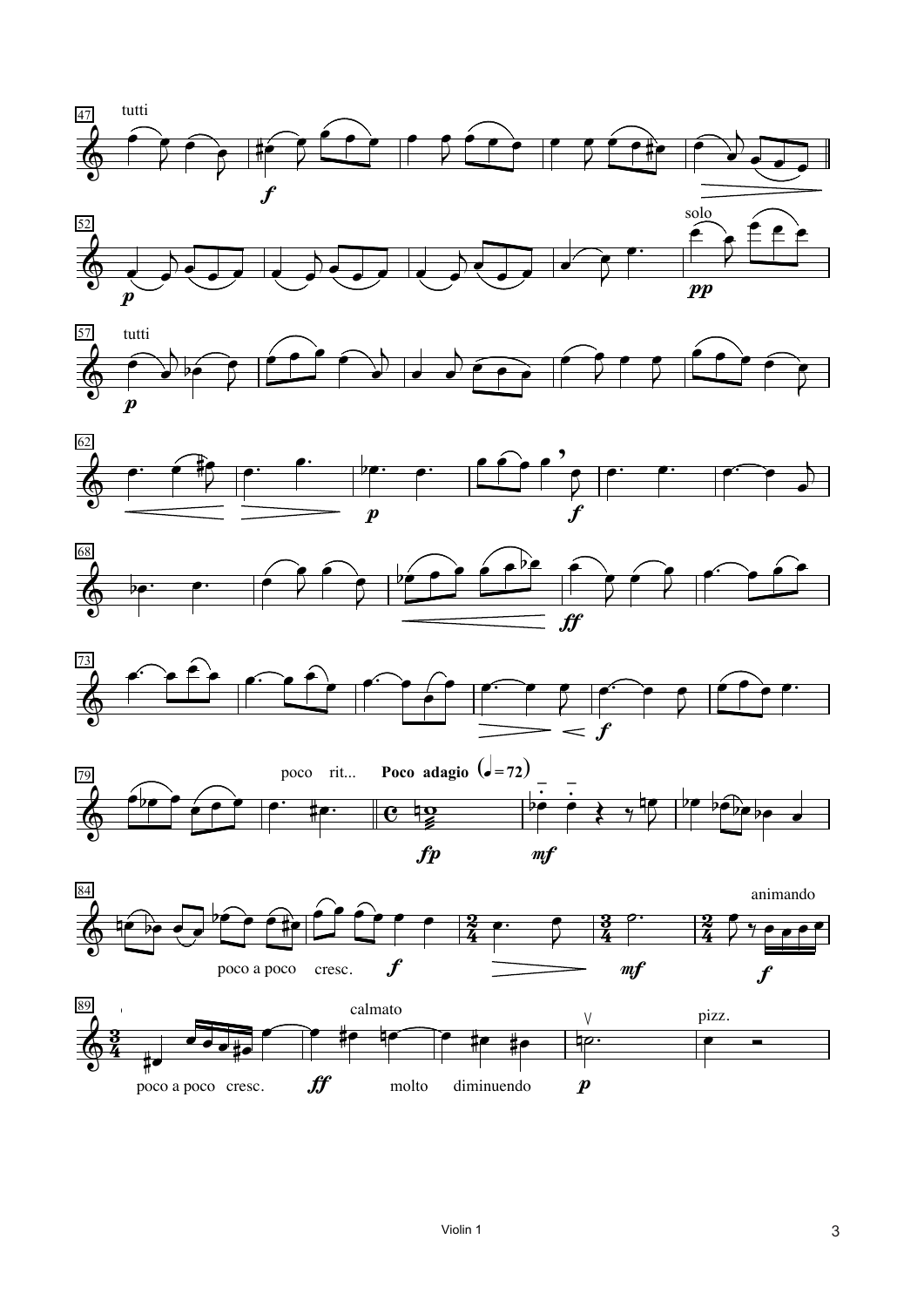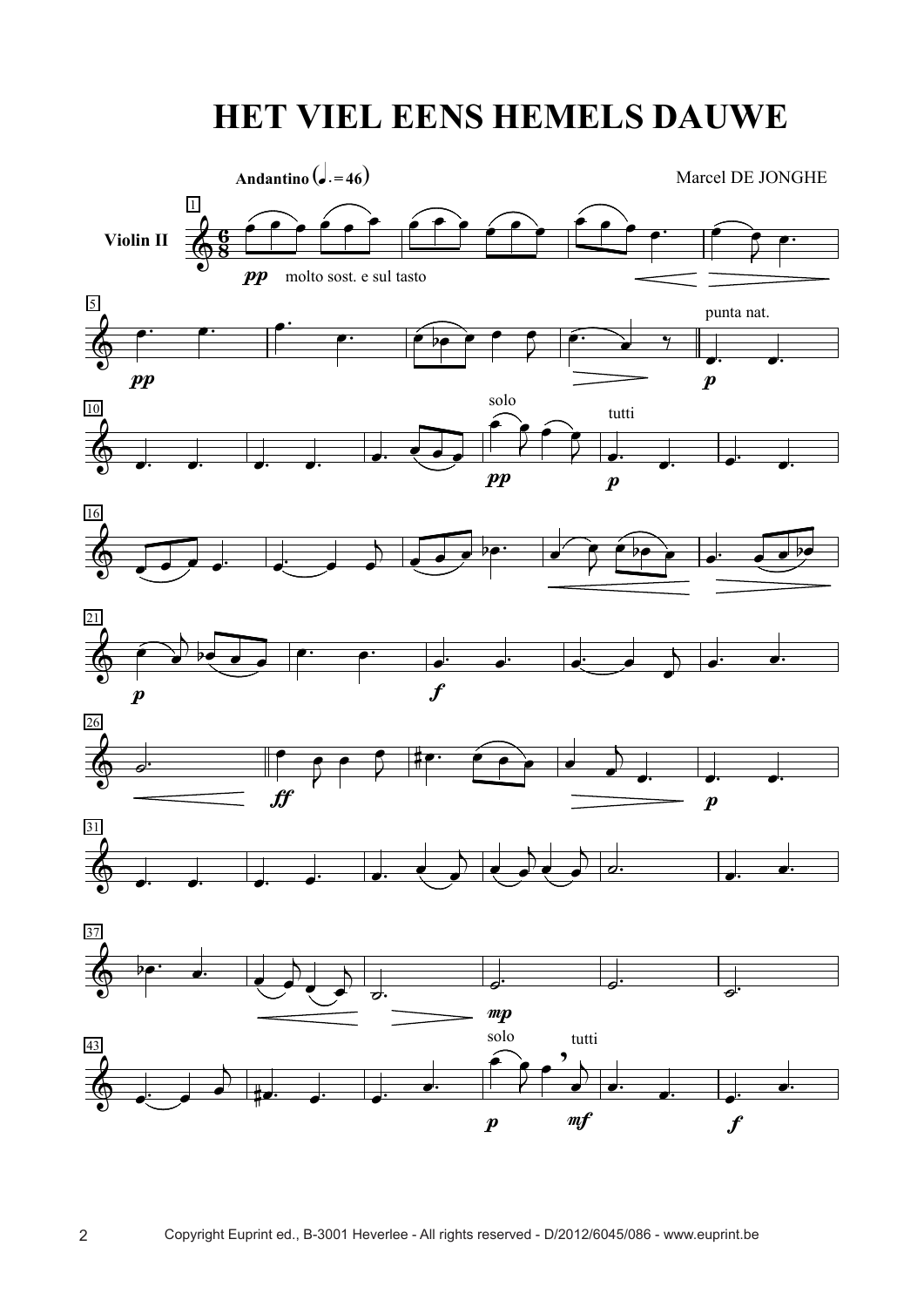













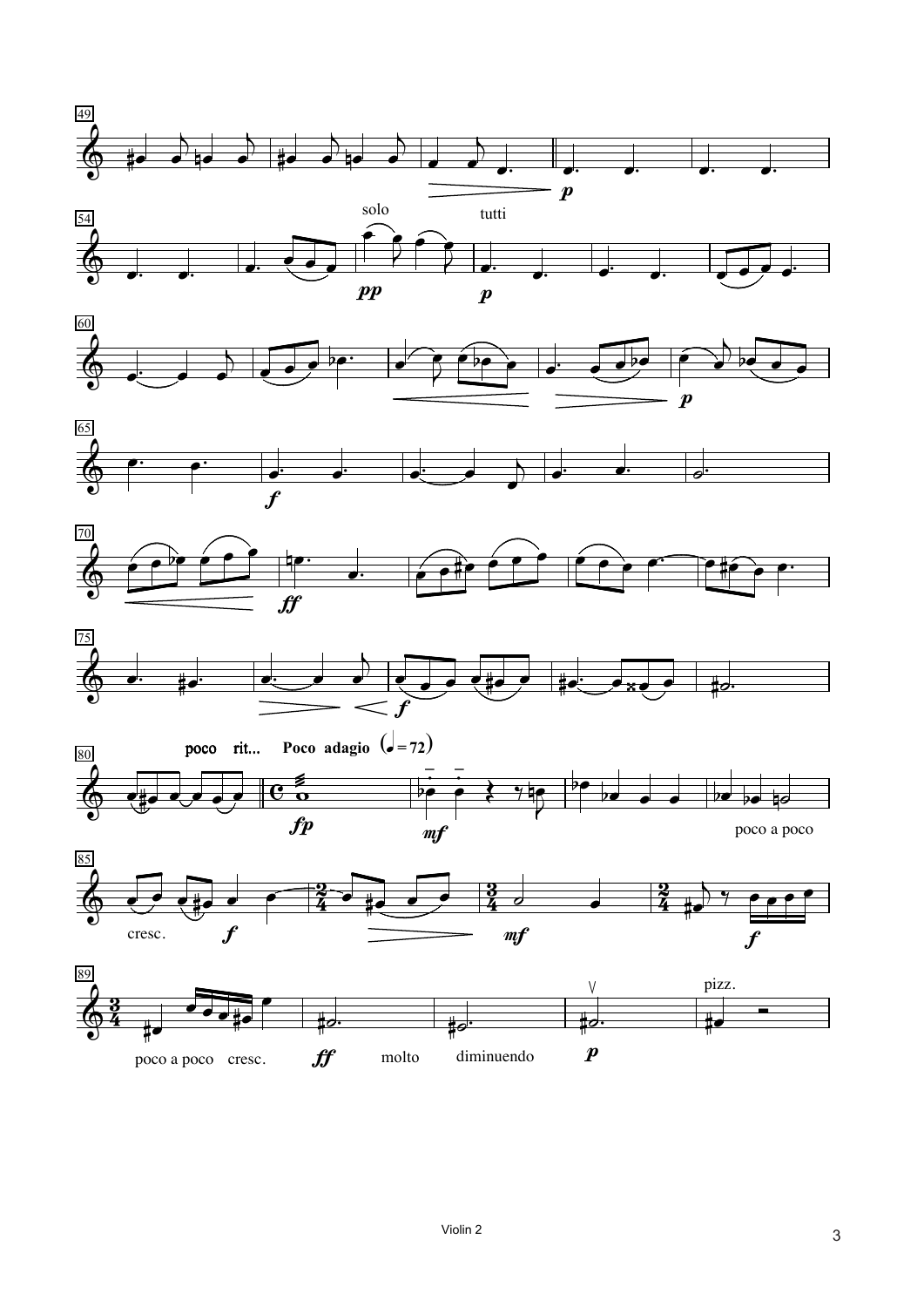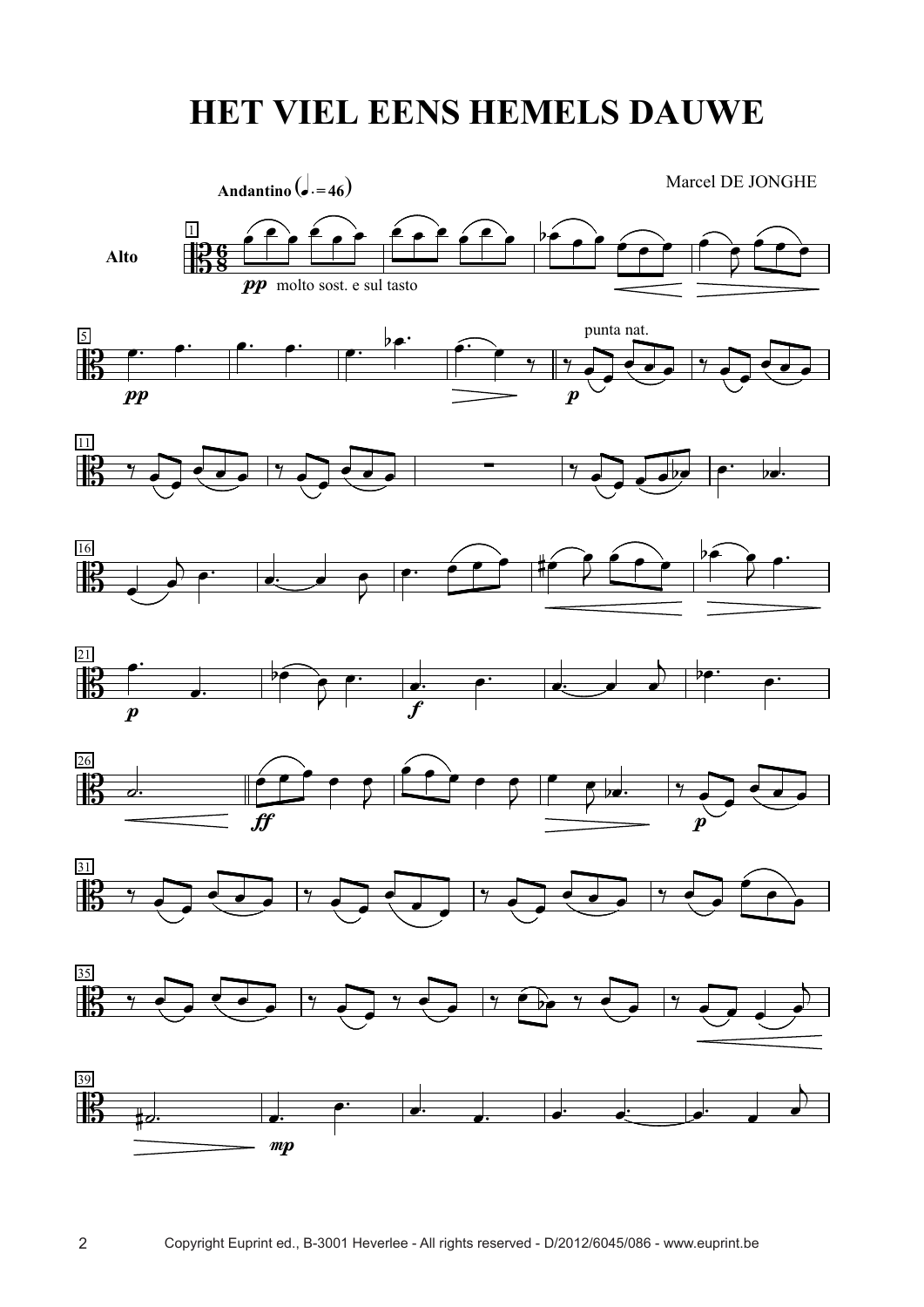















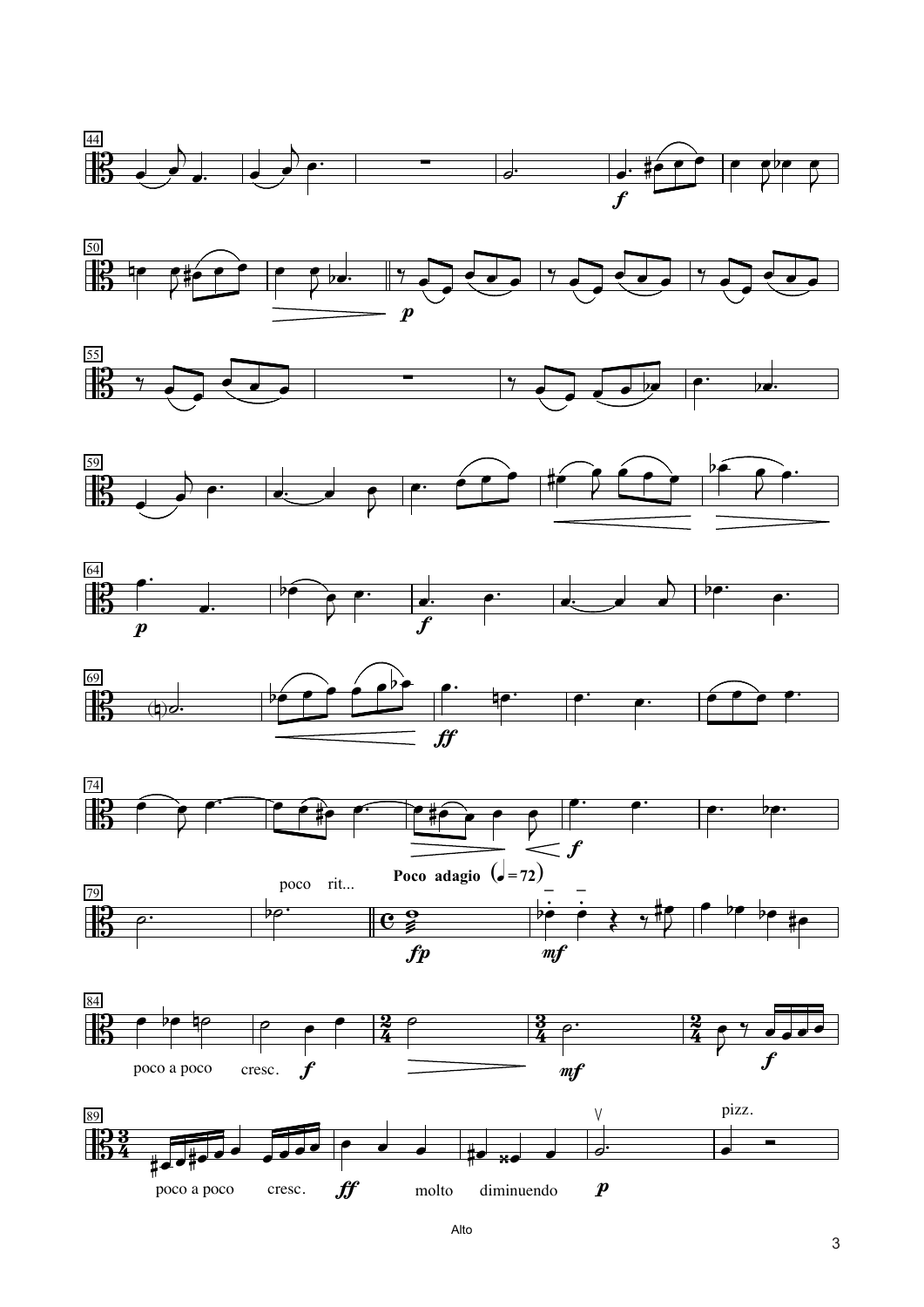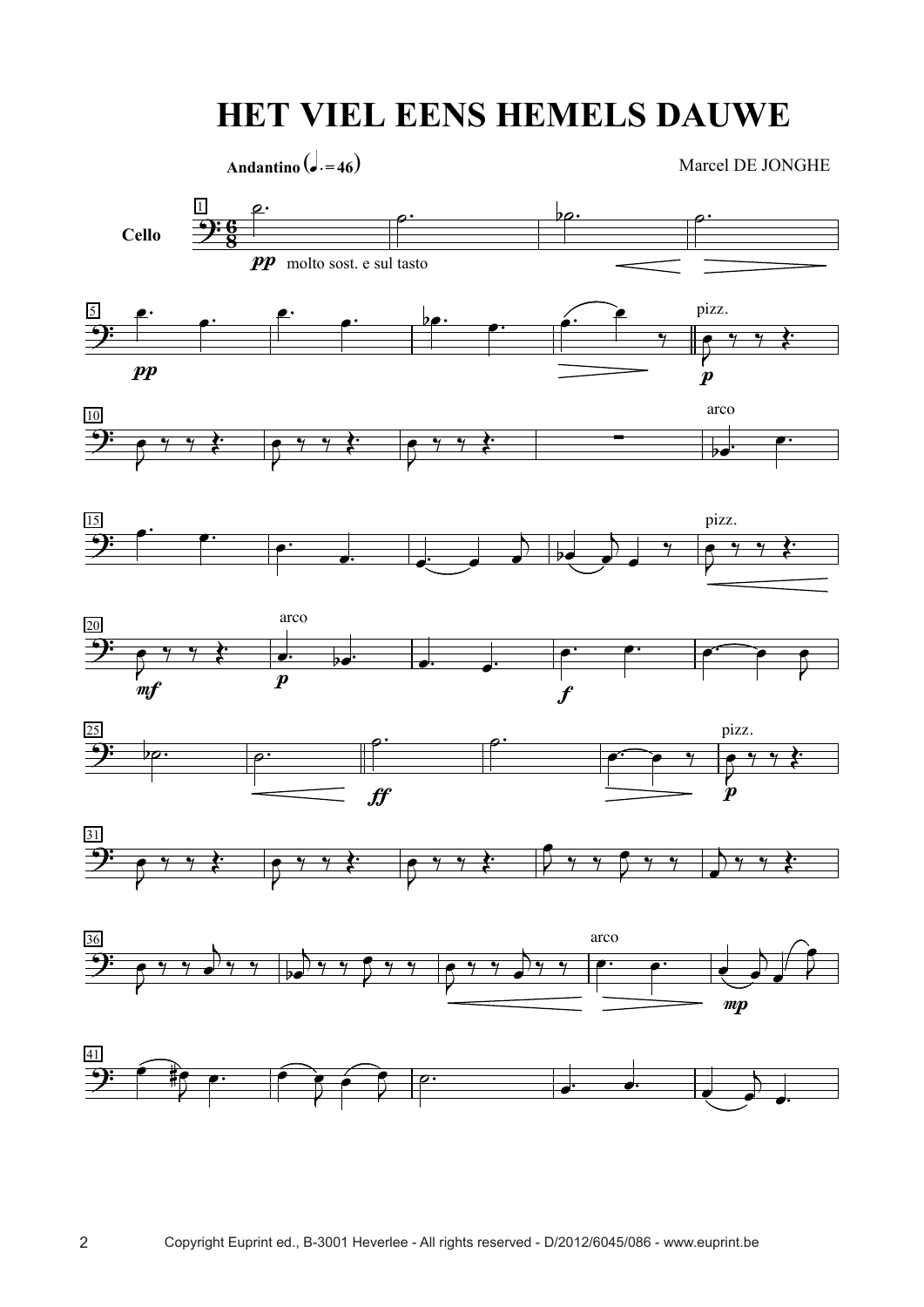

















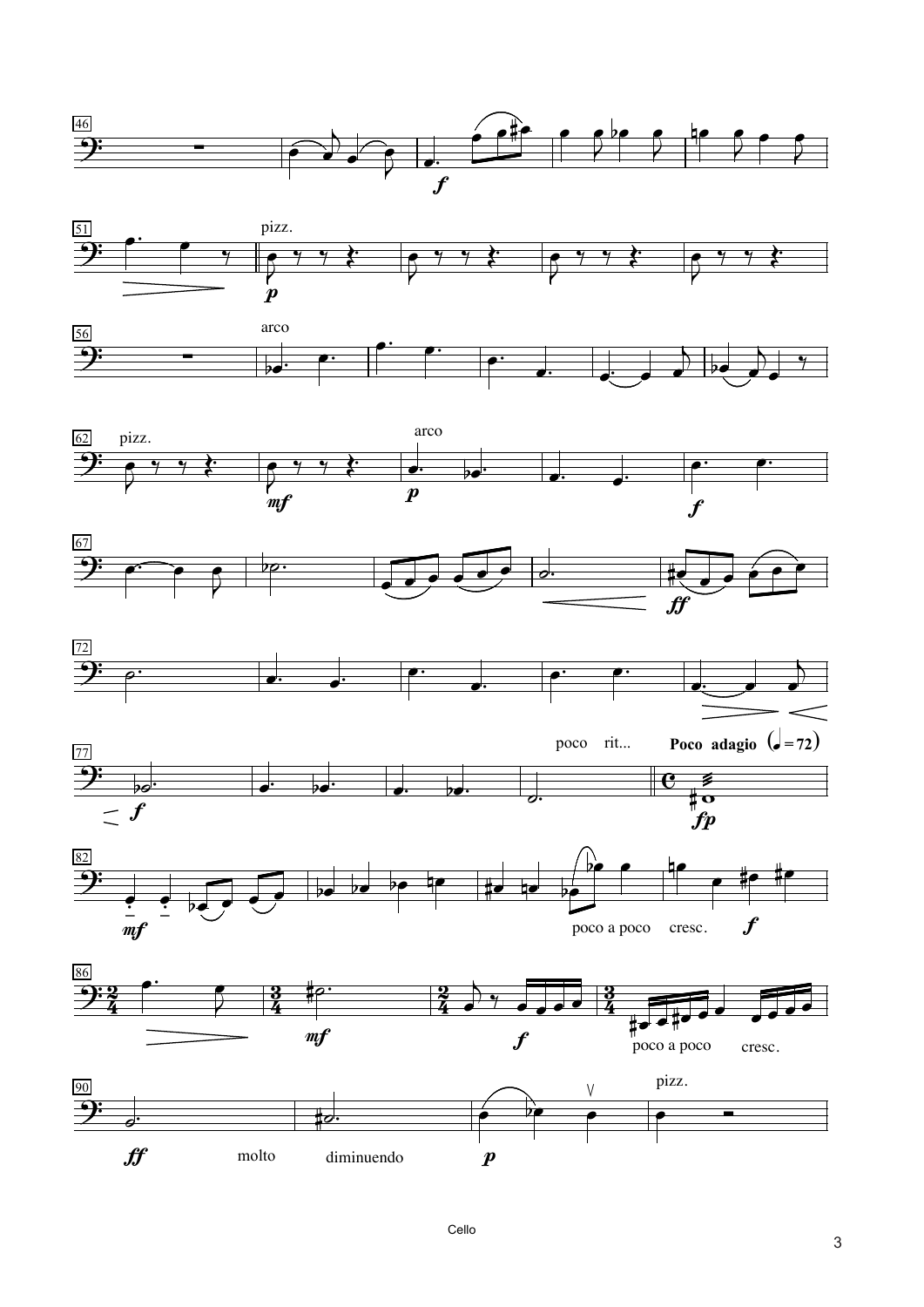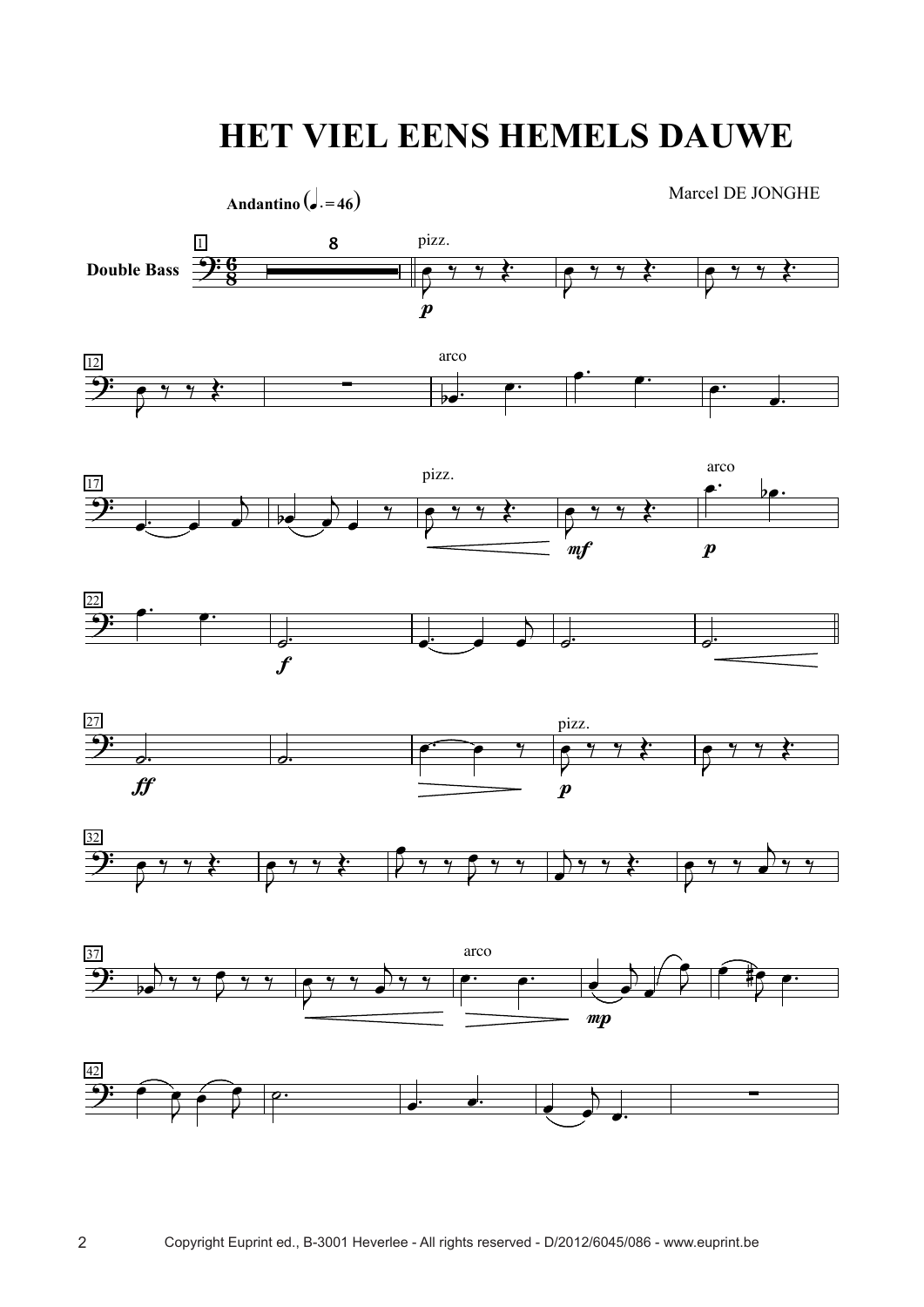













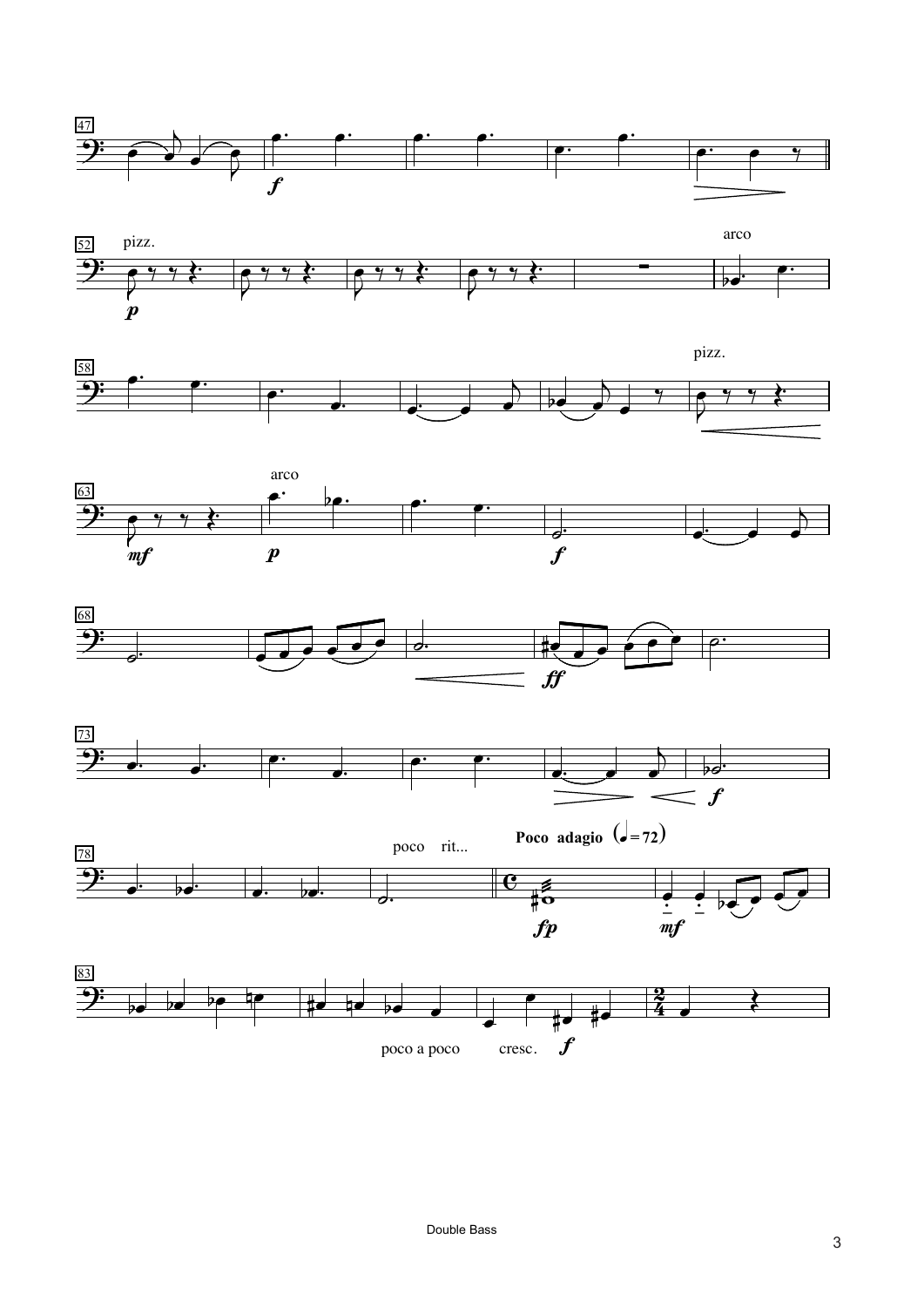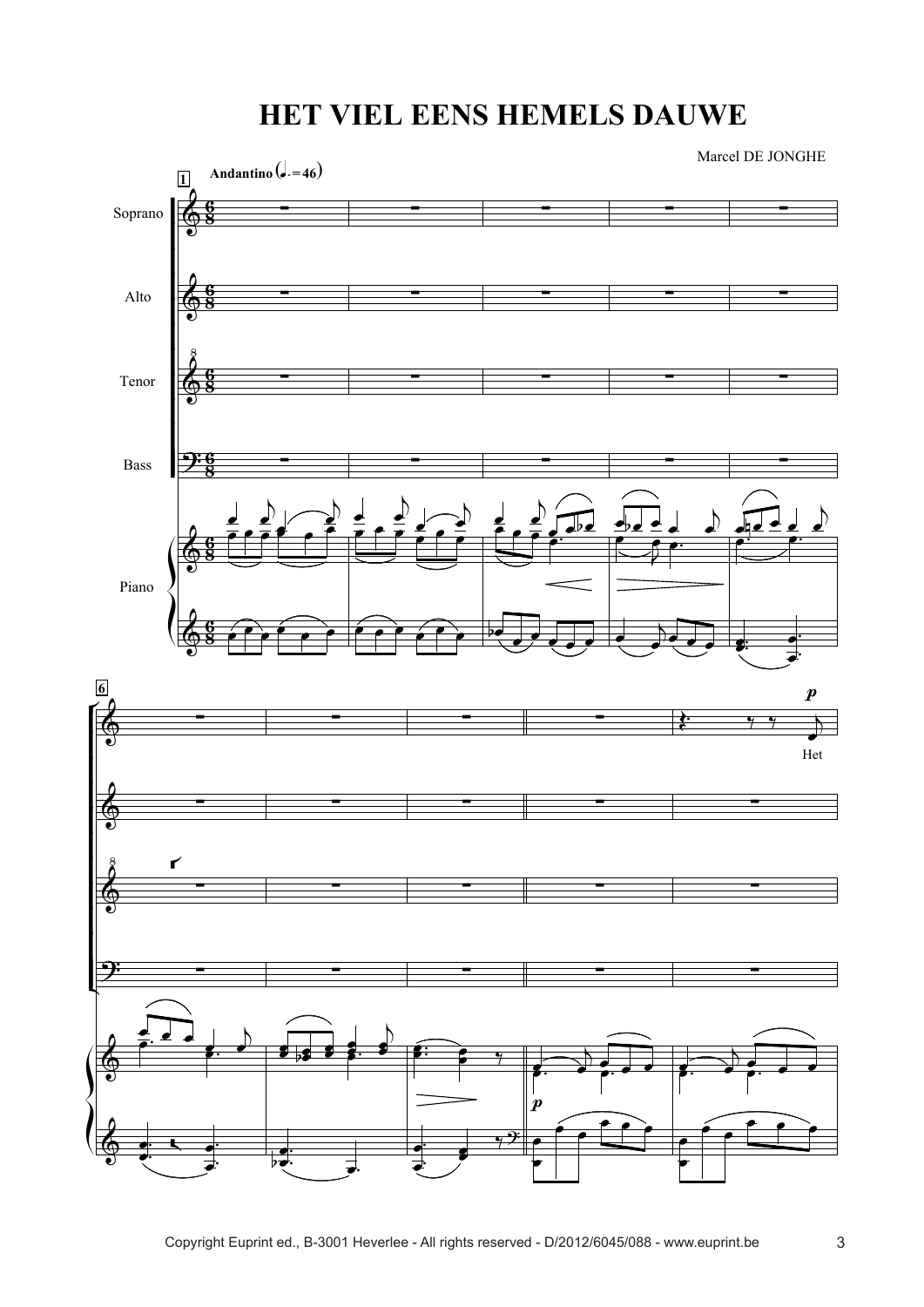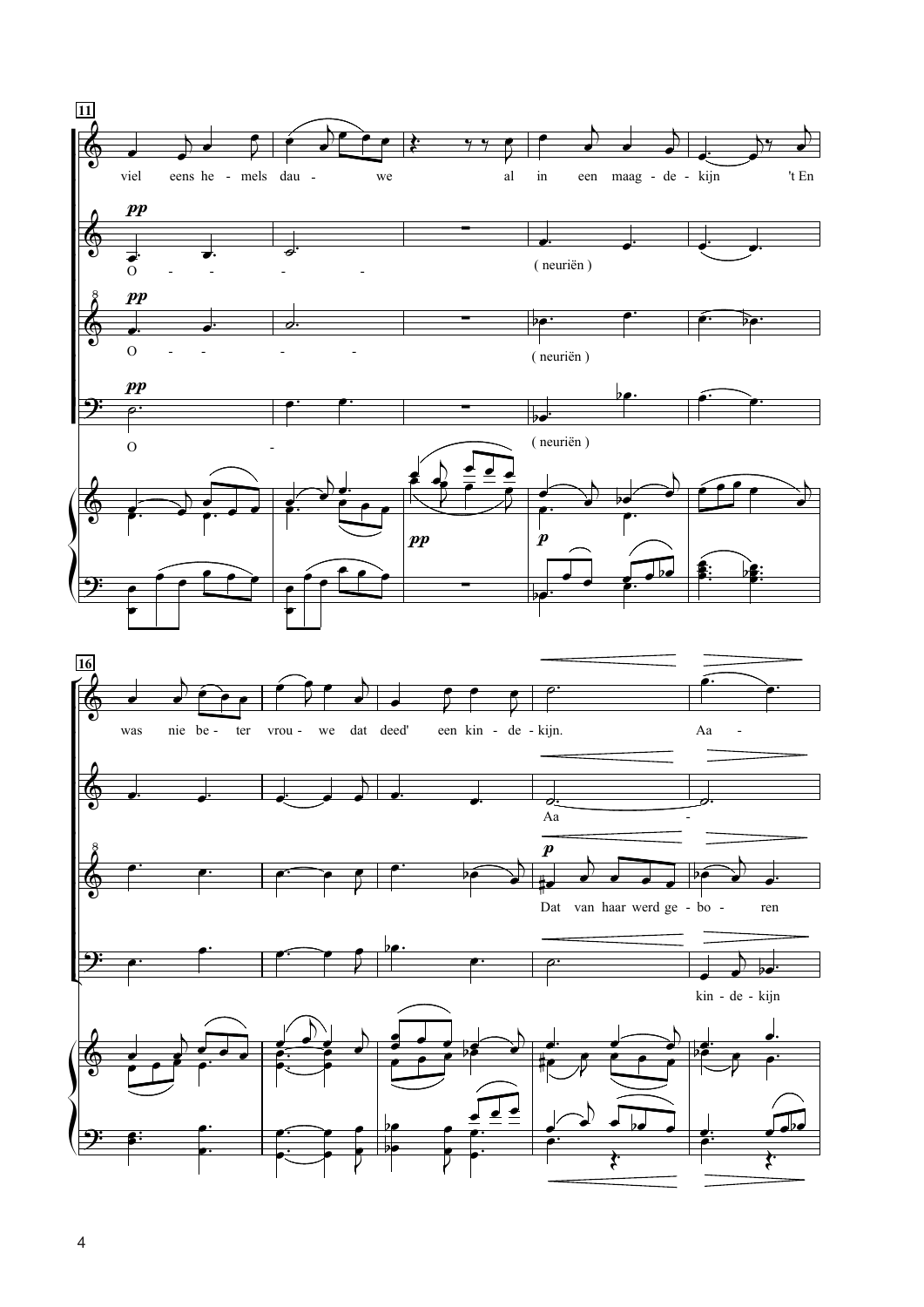

 $\sqrt{5}$